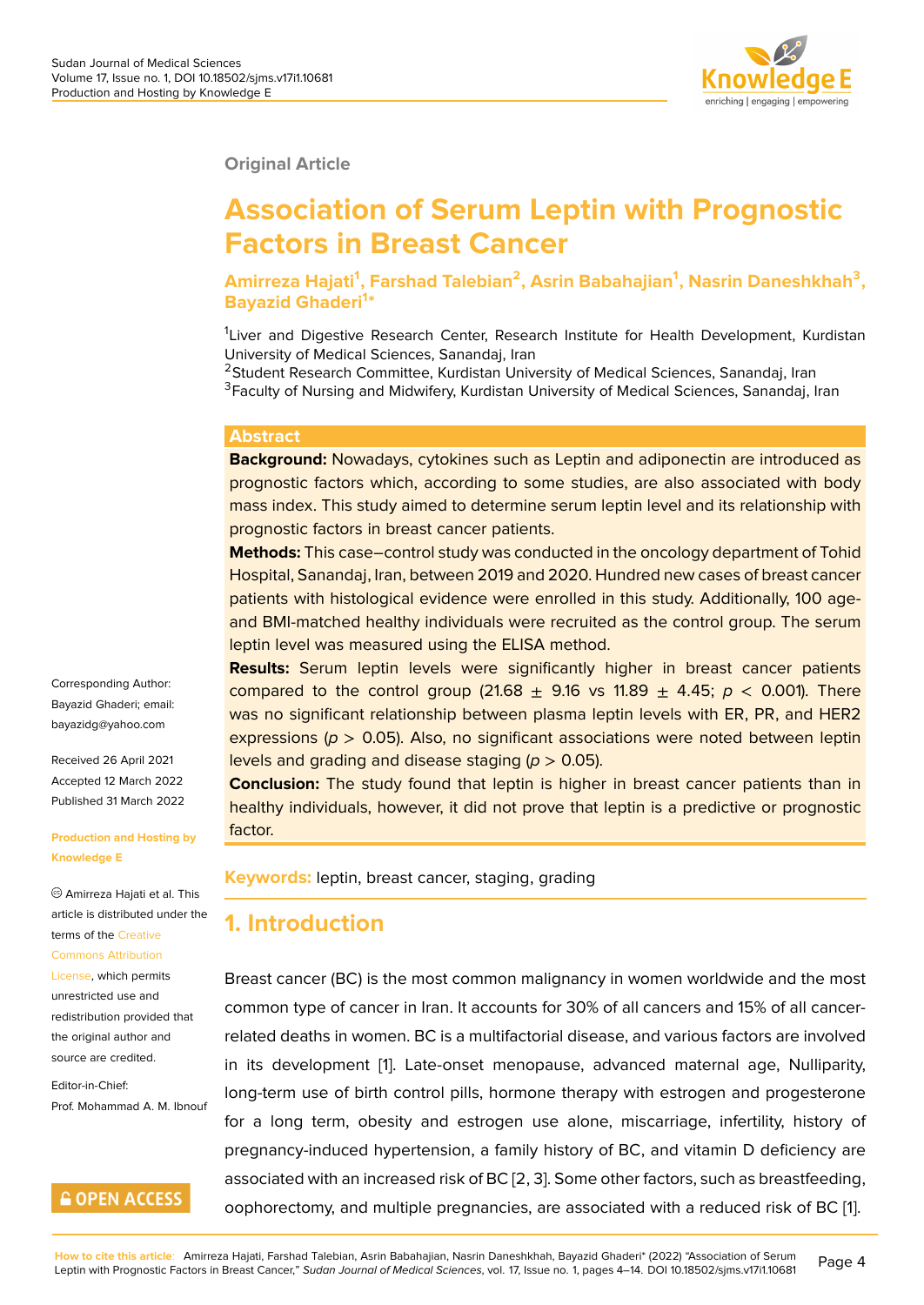To treat this disease like other cancers, it is necessary to evaluate the survival rate and find prognostic factors. Disease-free survival is defined from the onset of the disease to the time of the metastatic event or death of the patient [4]. The results of previous studies have shown that surgery and chemotherapy in younger women and hormone therapy using tamoxifen and letrozole in postmenopausal women with early BC significantly reduce the risk of cancer recurrence (43%) and imp[ro](#page-7-1)ve disease-free survival. Other practical factors include the degree of tumor malignancy, tumor size, number of lymph nodes involved, age, estrogen (ER) and progesterone receptors (PRs), metastasis, type of tumor, and lymphovascular invasion [5]. Today, studies have identified cytokines such as leptin and adiponectin as prognostic factors that, according to some studies, are also associated with BMI [6].

Leptin is a 167-amino acid protein [m](#page-7-2)ainly produced by white adipose tissue that enters the bloodstream; it can appear both in free and bounded forms in serum [7]. Leptin is a neurohor[mo](#page-7-3)ne whose primary function is to regulate energy balance and food intake in the hypothalamus [8]. Plasma leptin levels reflect body fat mass [9]. In addition to adipose tissue, leptin can be present in other tissues such as the placen[ta](#page-7-4), gastric and colon mucosa, liver cells, and epithelial cells of the breast [10, 11]. Some studies have shown an associatio[n](#page-7-5) between leptin, obesity, insulin resistance, an[d](#page-7-6) the risk of BC [7, 12]. However, some studies have not been able to find this association [13]. The controversy is even more remarkable, while some studies have even reported a negative relationship between leptin levels and BC [14].

Studies have shown that weight gain is associated with increased mortality f[rom](#page-8-0) cancers in various body parts [15]. Multiple studies have also suggested a positive association between obesity and an increased risk [of](#page-8-1) endometrial, kidney, colon, and gallbladder cancers in women and BC in postmenopausal women [16]. It has been proven that obesity can increa[se](#page-8-2) the risk of BC in postmenopausal women by 30– 50%. In addition, high BMI is correlated with an increased risk of inflammatory BC both before and after menopause [17]. Because adipose tissue produ[ces](#page-8-3) leptin, leptin levels are higher in obese people than in normal-weight people. In addition, there is a relatively higher level of resistance to the hormone in obese people, which indicates an increase in their serum levels [1[8\].](#page-8-4) Leptin stimulates the proliferation of benign and malignant breast epithelial cells in the laboratory [19]. Leptin is higher in women than men, which can be explained by differences in sex hormones as estrogen increases leptin expression while testostero[ne](#page-8-5) decreases it [20]. And given the prevalence of BC and the high number of prognostic factors, it is ne[ces](#page-8-6)sary to recognize the relationship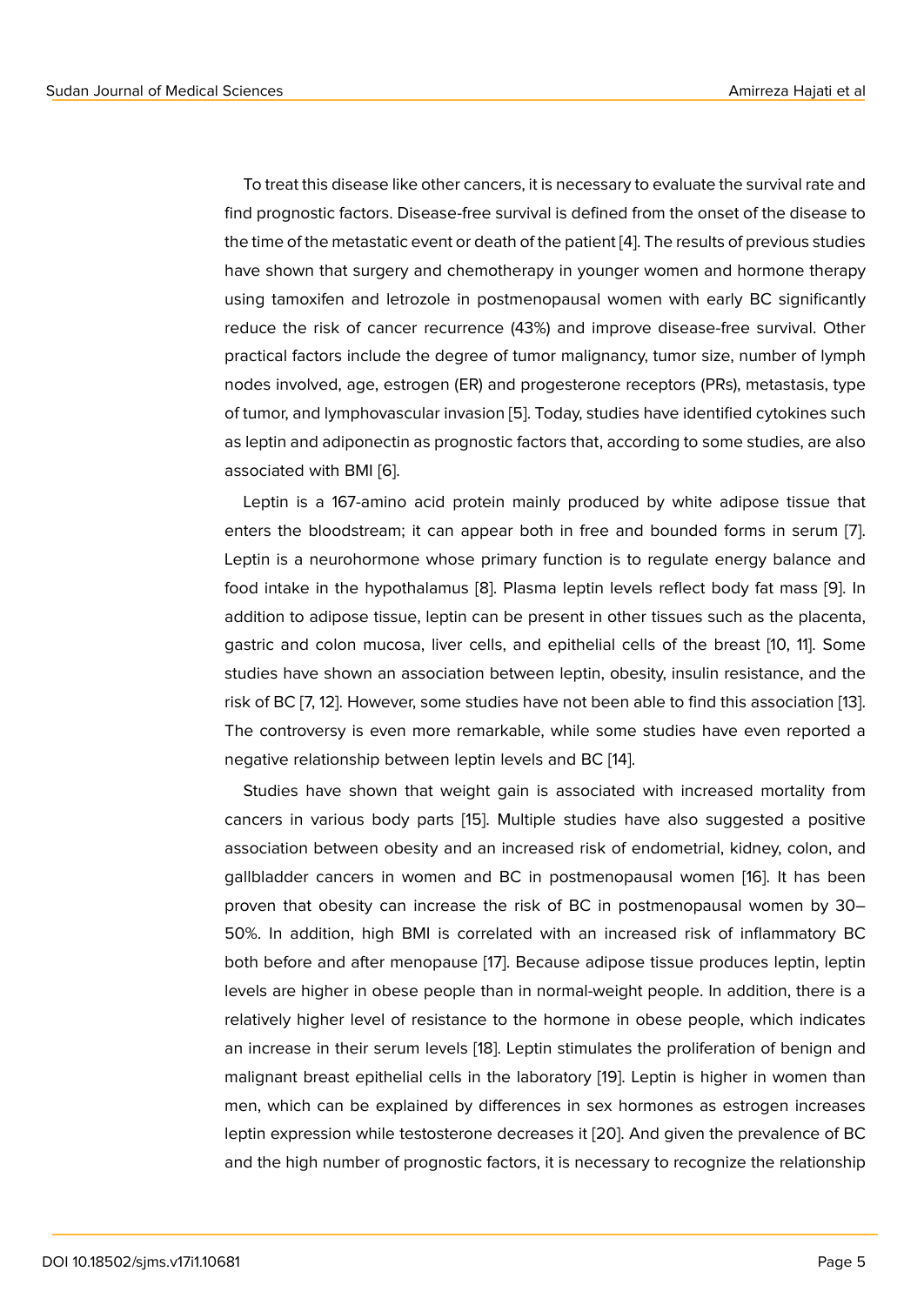between these factors and serum leptin levels. This study aims to determine serum leptin level and its relationship with prognostic factors for BC.

# **2. Materials and Methods**

### **2.1. Study design, setting, and patient population**

In this retrospective case–control study, patients with BC presenting to Tohid Hospital, Sanandaj, Iran, between 2019 and 2020 were studied. The inclusion criteria were: age >18 years, informed consent, and diagnosis of BC. Census sampling method was used to select the study population. Patients were excluded from the study if they were pregnant, had liver disorders, or had other types of cancer. Accordingly, 100 people with BC and the same number of age- and BMI-matched healthy women were recruited as the case and control groups, respectively.

### **2.2. Data collection**

Data were collected using a checklist containing information regarding demographic data of all the subjects (age, sex); disease-related indicators in the group of patients such as BMI, Ki67 cell proliferation factor, type of cancer histology, (histopathology), disease stage, disease grade, ER, PR, lymphovascular involvement, and HER2/neu. As prognostic and therapeutic indicators, the aforementioned items were collected as the mandatory items required for the assessment of patients.

### **2.3. Paraclinical investigation**

Fasting blood samples (5 ml) were collected from the patients and the control group to measure the leptin level. Blood samples were centrifuged at 3000 rpm for 5 min to separate serum. Then, it was stored at a temperature below –24ºC until the time of the tests. Leptin levels were measured via the radioimmunoassay method, using a MultiSciences kit manufactured in Iran (sensitivity 15.63–1000 pg/ml).

#### **2.4. Statistical analysis**

Data were analyzed using the SPSS software, version 22. The Kolmogorov–Smirnov test confirmed the normality of the data. Parametric statistical tests, including Pearson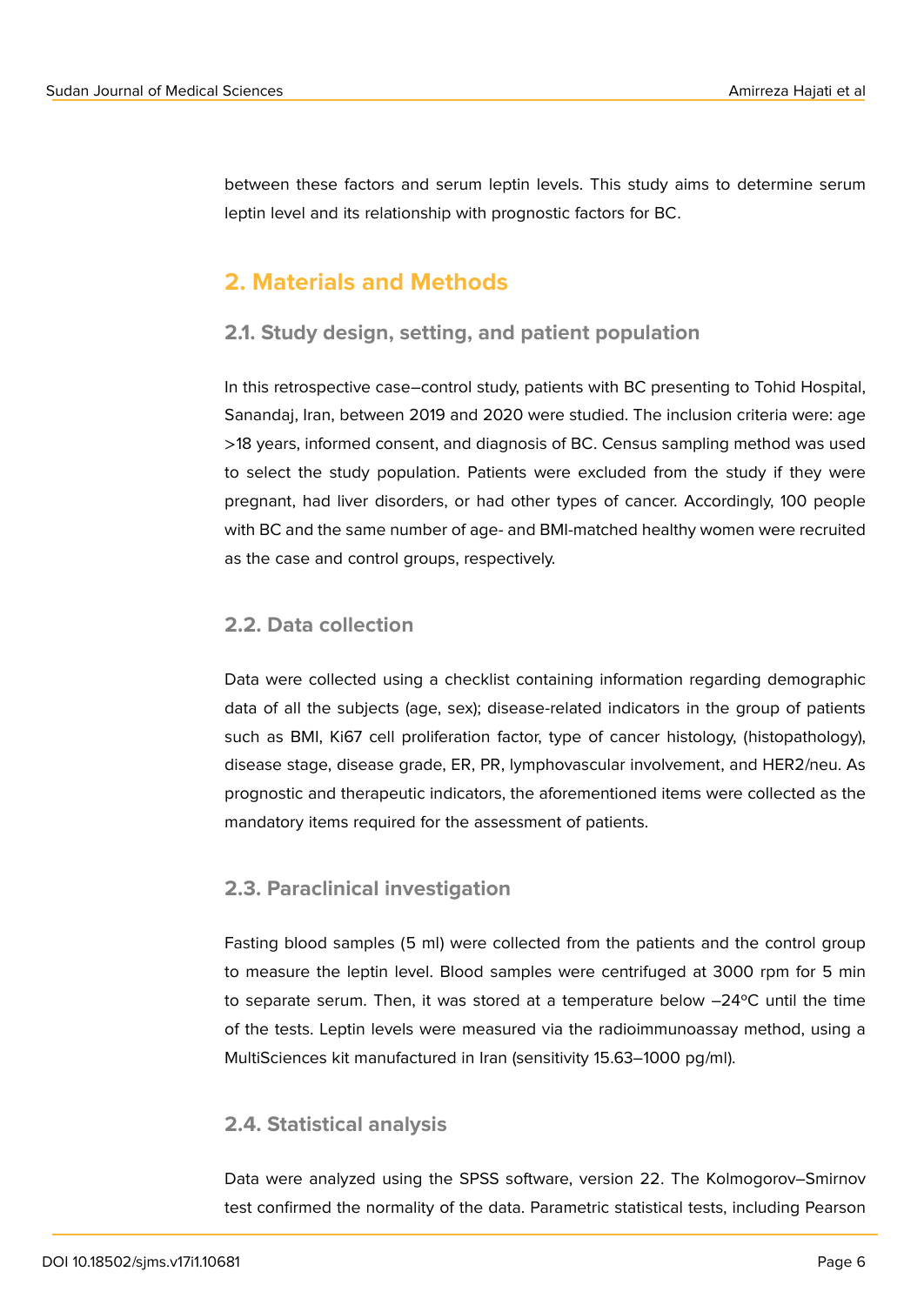Table 1: Comparison of the mean leptin level between the two groups of the BC patients and the control group.

| <b>Group</b>       | N   | Leptin (ng/mL)<br>Mean $\pm$ (SD) |      | P-value | <b>Mean</b><br>differences | <b>Confidence interval 95%</b> |            |
|--------------------|-----|-----------------------------------|------|---------|----------------------------|--------------------------------|------------|
|                    |     |                                   |      |         |                            | Min                            | <b>Max</b> |
| <b>BC</b> patients | 100 | 11.89 $\pm$ (4.45)                | 7.99 | 0.000   | $-9.79$                    | $-13.22$                       | $-6.36$    |
| Control            | 100 | $21.68 \pm (9.16)$                |      |         |                            |                                |            |

Table 2: Association of leptin level with the status of hormone receptors in the BC patients.

|                  |                 | N  | Leptin $(ng/mL)$<br>Mean $\pm$ (SD) | t    | P-value | <b>Mean</b><br>differences |            | <b>Confidence interval 95%</b> |
|------------------|-----------------|----|-------------------------------------|------|---------|----------------------------|------------|--------------------------------|
|                  |                 |    |                                     |      |         |                            | <b>Min</b> | <b>Max</b>                     |
| <b>ER</b>        | <b>Negative</b> | 23 | $23.21 \pm (9.42)$                  | 0.91 | 0.36    | 1.98                       | $-2.34$    | 6.30                           |
|                  | Positive        | 77 | $21.23 \pm (9.09)$                  |      |         |                            |            |                                |
| <b>PR</b>        | <b>Negative</b> | 28 | $21.46 \pm (9.90)$                  | 0.15 | 0.88    | $-0.30$                    | $-4.37$    | 3.76                           |
|                  | Positive        | 72 | $21.77 \pm (8.93)$                  |      |         |                            |            |                                |
| Her <sub>2</sub> | <b>Negative</b> | 66 | $21.87 \pm (8.69)$                  | 0.30 | 0.76    | 0.56                       | $-3.29$    | 4.42                           |
|                  | Positive        | 34 | $21.31 \pm (10.14)$                 |      |         |                            |            |                                |
| Histo2ogy        | <b>Negative</b> | 88 | $21.40 \pm (9.29)$                  | 0.84 | 0.40    | $-2.36$                    | $-7.96$    | 3.24                           |
|                  | Positive        | 12 | $23.76 \pm (8.19)$                  |      |         |                            |            |                                |

test, independent *t*-test, and analysis of variance, were performed. *P*-value < 0.05 was considered as a significant level.

### **3. Results**

The mean age of the BC patients and the control group was  $47.60 \pm 9.69$  (range,  $26-72$ ) and 49.12  $\pm$  8.10 (range, 28–70) years, respectively, with no significant difference ( $P =$ 0.62). The mean BMI of the patients was 29.42  $\pm$  4.83 kg/m<sup>2</sup>.

As shown in Table 1, serum leptin concentration was significantly higher in the BC patients than in healthy individuals  $(21.68 \pm 9.16 \text{ ng/Ml vs } 11.89 \pm 4.45 \text{ ng/ml}, p < 0.001)$ .

The results of this study showed that there was no significant association between serum leptin levels and the status of hormone receptors in the study patients (*p* > 0.05) (Table 2).

The mean leptin levels in BC patients with different stages and grades of the disease are presented in Tables 3 and 4. Based on the reported results, no significant association was observed between serum leptin levels and disease staging (*P* = 0.51) and grading  $(P = 0.50)$ .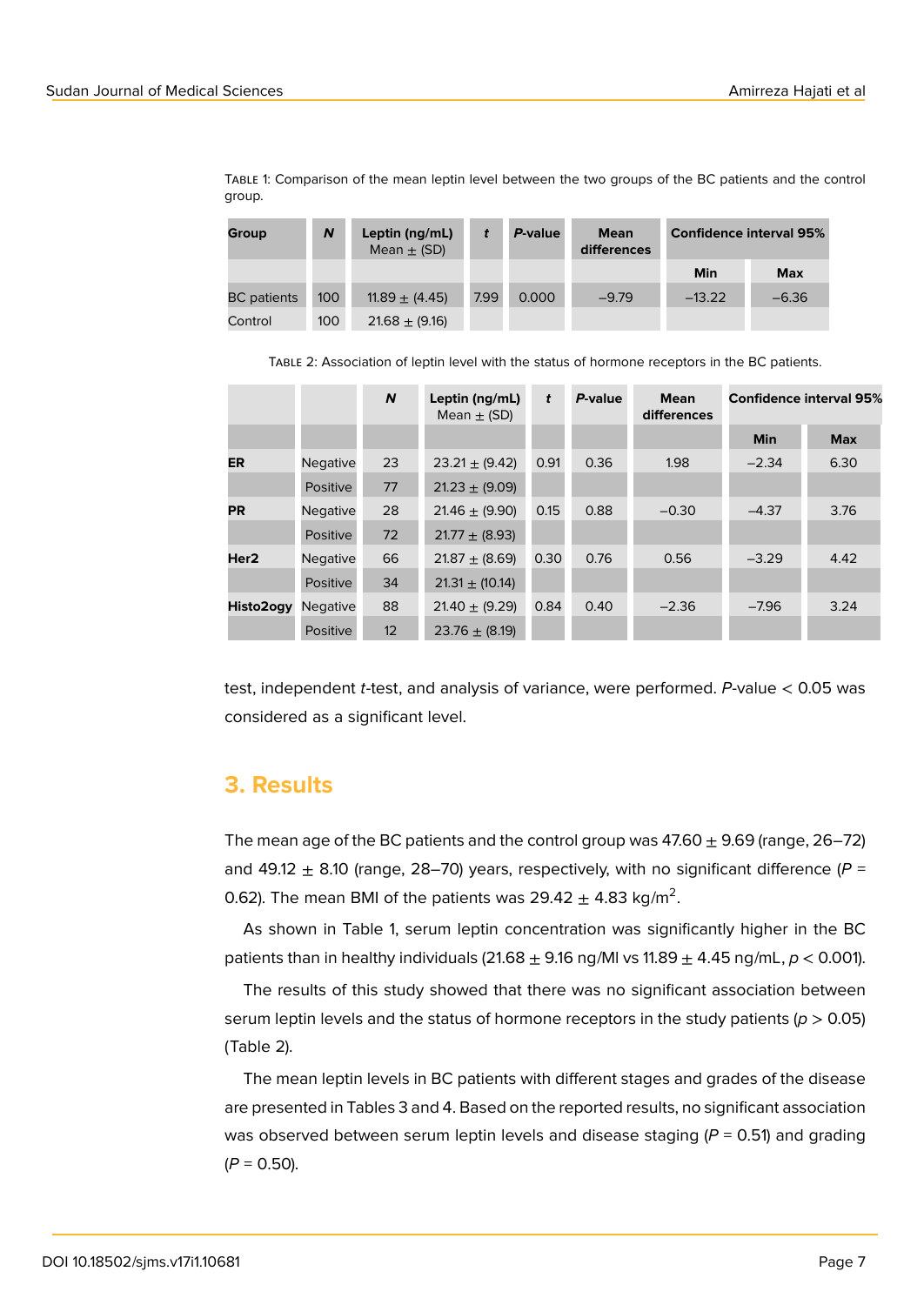|  | TABLE 3: Mean values of leptin concentration in different stages of BC. |  |
|--|-------------------------------------------------------------------------|--|
|  |                                                                         |  |

| <b>Stage</b>   | N  | Leptin (ng/mL) Mean $\pm$ (SD) | P-value |
|----------------|----|--------------------------------|---------|
|                | 33 | $20.31 \pm (9.92)$             | 0.514   |
| $\overline{2}$ | 24 | $23.72 \pm (7.54)$             |         |
| 3              | 20 | $22.55 \pm (8.36)$             |         |
| $\overline{4}$ | 23 | $20.78 \pm (10.28)$            |         |

Table 4: Mean values of leptin concentration in different grades of BC.

| Grade | N  | Leptin (ng/mL) Mean $\pm$ (SD) | P-value |
|-------|----|--------------------------------|---------|
|       | 32 | $23.22 \pm (9.25)$             | 0.50    |
| 2     | 40 | $20.69 \pm (9.38)$             |         |
| 3     | 28 | $21.34 \pm (8.81)$             |         |

# **4. Discussion**

The mean age of the patients in the current study was  $47.60 \pm 9.69$  (range,  $26-72$ ) years. This is consistent with other studies, in which the mean age of patients ranged from a minimum of 47 to a maximum of 53 years [21–23]. However, there are a few studies in which the average age of patients is higher, ranging from 67 to 69 years [24, 25]. Moreover, the mean BMI in our study was  $29.42 \pm 4.83$  kg/m<sup>2</sup>, ranging from a minimum of 20 to a maximum of 44 kg/m<sup>2</sup>, which is consistent with most studies [26, 27]. This indicates that, in general, the mean BMI in patients with BC is higher than in healthy people.

As another finding of the present study, the mean leptin level was 21.68 ng/mL in the patient group and 11.89 ng/mL in the healthy group, there was a significant difference between them (*P* <0.001). Many studies have investigated the association of leptin with BC, and majority of them have confirmed a significant relationship between them. However, in some studies, this relationship has not been significant. For instance, the study of Chen *et al.* [28] showed that serum leptin levels were significantly increased in patients, as compared with the control group  $(P = 0.025)$ , and those with high leptin levels had larger tumors ( $P = 0.036$ ). Researchers concluded that elevated leptin levels were associated with [a h](#page-9-0)igher risk of BC and even more advanced cancers. In a study by Wang *et al.*, a significant relationship between leptin levels and BC was reported. It was concluded that serum leptin levels and the Free Leptin Index (FLI) could be considered potential indicators for assessing the prognosis of patients with BC [29]. In a meta-analysis, 43 eligible studies were reviewed. In general, serum levels of leptin in BC patients were significantly higher than in the control group (SMD =  $0.61$ ,  $P \lt$ 0.001). Even when the study of subgroups was limited to the ethnicity and st[atus](#page-9-1) of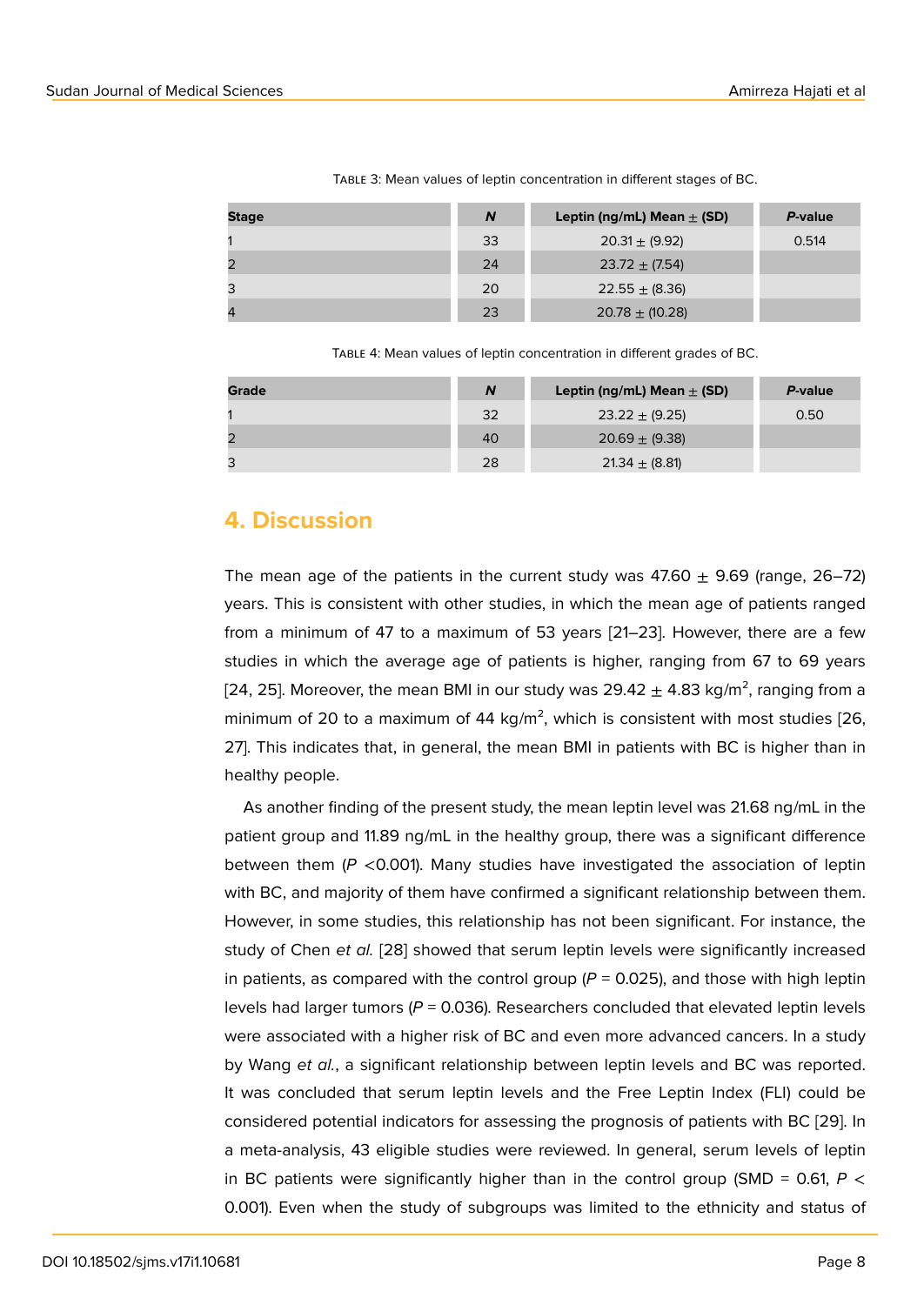the menstrual cycle, the serum leptin concentrations remained higher in BC patients. In addition, serum leptin levels were significantly higher in BC patients with a BMI > 25 (SMD = 1.48, *P* = 0.034). Moreover, in patients with lymph node metastasis, serum leptin concentration was significantly higher (SMD = 0.53, *P* <0.015). This meta-analysis revealed that serum leptin level might play an essential role in the pathogenesis and invasive progression of BC. Furthermore, the analysis of the ethnicity subgroup showed that the mean leptin levels were significantly higher in patients with BC among the Asian population (*P* < 0.001) [30]. On the other hand, according to Grossman *et al.* [31], the high adiponectin ratio to leptin indicates a favorable risk profile for BC than the low adiponectin ratio to leptin. Rose *et al.* concluded that leptin might be a strong candidate for predicting the destructive [role](#page-9-2) of fat in BC. In a study by Niu *et al.*, the results sho[wed](#page-9-3) that higher leptin was associated with increased prevalence and growth of BC [32].

Pan *et al.* conducted a systematic review of 35 eligible articles and concluded that there is a significant correlation between serum leptin levels and the risk of BC (SMD  $= 0.46$ , 95% CI  $= 0.31 - 0.60$ ). In the mentioned study, the analysis of the BMI su[bgr](#page-9-4)oup showed a correlation between BC and serum leptin levels in overweight patients (*P* < 0.01), the results of this meta-analysis showed that leptin could be a potential biomarker for the risk of BC in women, especially overweight women [33]. Other studies on the relationship between leptin and BC have confirmed a significant correlation between them [34, 35]. However, minimal studies do not approve or support this relationship [13].

Laboratory studies investigating the mechanism of action [of le](#page-9-5)ptin in connection with BC show that leptin circulation level is the interface that informs the brain about the state of energy storage. These levels indicate the present amount of adipose tissue and [are](#page-8-0) directly related to an increase in BMI. In addition, serum leptin levels are higher in women than in men even after weight correction. This can be explained by subcutaneous synthesis and regulation of estrogen and androgen [20]. One of the environmental functions of leptin is to monitor and regulate the role of energy in the interaction between energy metabolism and the immune system in a part of the body that is responsible for obesity-related inflammation [36]. It has been shown t[hat](#page-8-7) leptin signaling, as in breast carcinogenesis, regulates the expression of cyclin D1, p53, survivin, IL1, E-Cadherin, VEGF and its AT2, and various tissue factors. In addition, it regulates molecules involved in proliferation, migration, inv[asio](#page-10-0)n, adhesion, angiogenesis, and inflammation [37, 38]. It has been suggested that leptin at the carcinogenic level may act as a direct activator of short-term ROS production in human epithelial breast cells [39]; however, other studies have previously shown that chronic leptin therapy reduces ROS levels and oxidative stress in MCF-7 cells [40]. Leptin has also been introduced as a mediator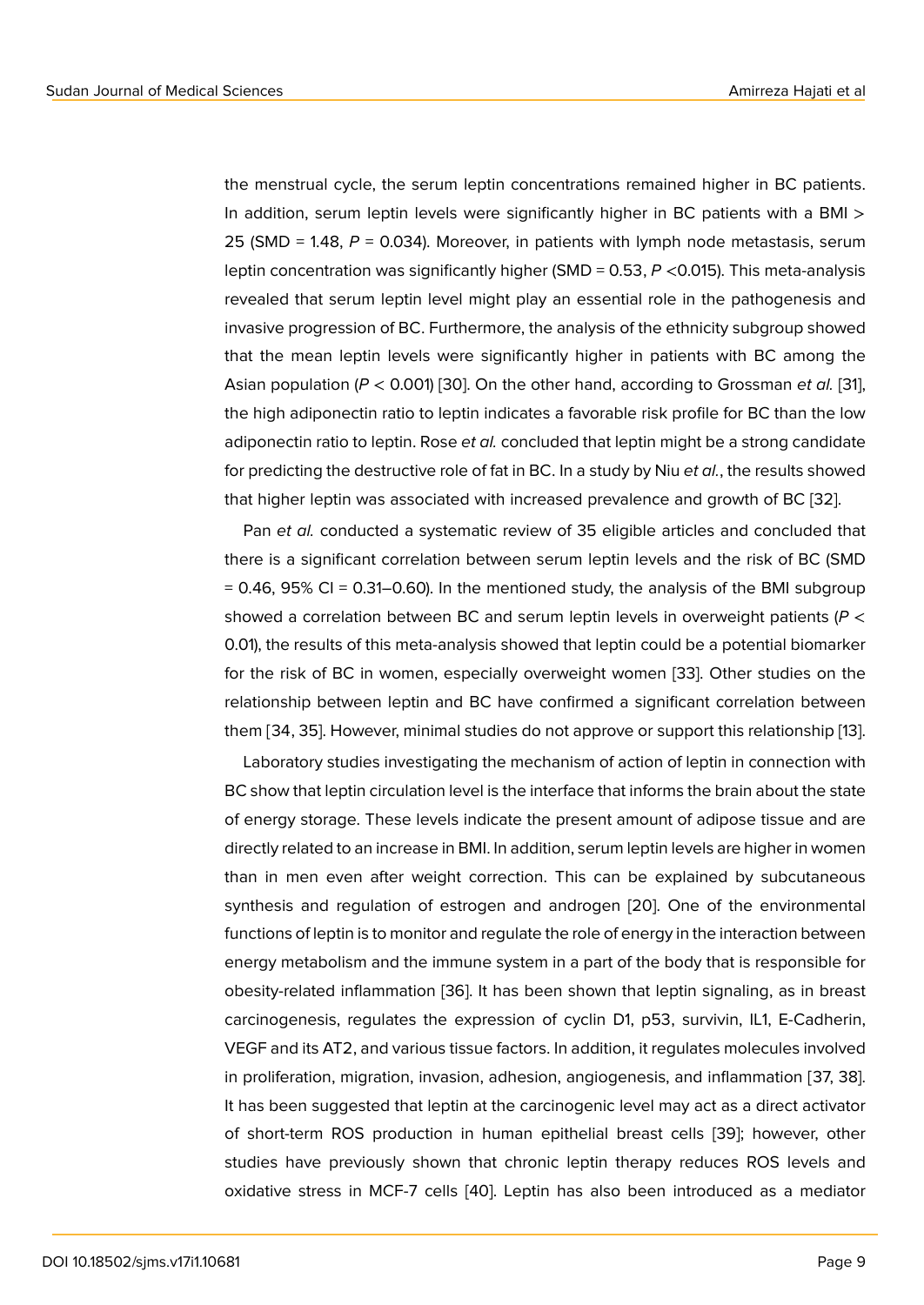of tumor-stroma interaction [41], where it appears to interact between BC cells and M2 tumor-associated macrophages through stimulating IL-18 production. IL-8, in turn, enhances the proliferation and metastasis of tumors [42]. In addition, a recent study showed that obesity increas[ed](#page-10-1) leptin expression at the mRNA level by reducing the level of p16INK4A as a tumor suppressor protein in breast adipocytes and promoting precancerous processes [43].

Based on other results of our study, comparing leptin levels in terms of the presence and absence of ER, PR, Her2, Histo2opy, grade, and stage in the patient group, there was no statistically signi[fica](#page-10-2)nt difference between the studied items ( $P > 0.05$ ). This finding is consistent with all reviewed studies and indicated that there was no significant difference between BC patients with positive and negative ER in terms of leptin level (*P* > 0.05) [27, 44]. Furthermore, in studies by Kim *et al.* [45] and Wang *et al.* [35], there was no significant relationship between leptin and HER-2, which indicates that these markers may not be associated with an increase or decrease in leptin level in patients. The results of other studies also support our findings o[n BC](#page-10-3) grade and stag[e.](#page-10-4)

### **5. Conclusion**

The study proves that leptin is higher in BC patients than in healthy individuals; however, it did not prove that leptin is a predictive or prognostic factor. A larger study is needed.

# **Acknowledgements**

The authors would like to thank the Vice-Chancellor for Research, Kurdistan University of Medical Sciences, Sanandaj, Iran, for financial support.

# **Ethical Considerations**

The study protocol was approved by the ethics committee of Kurdistan University of Medical Sciences, Sanandaj, Iran (No. IR.MUK.REC.1398.266), and informed consent was obtained from all participants prior to the study.

# **Competing Interests**

The authors report no potential conflict of interest.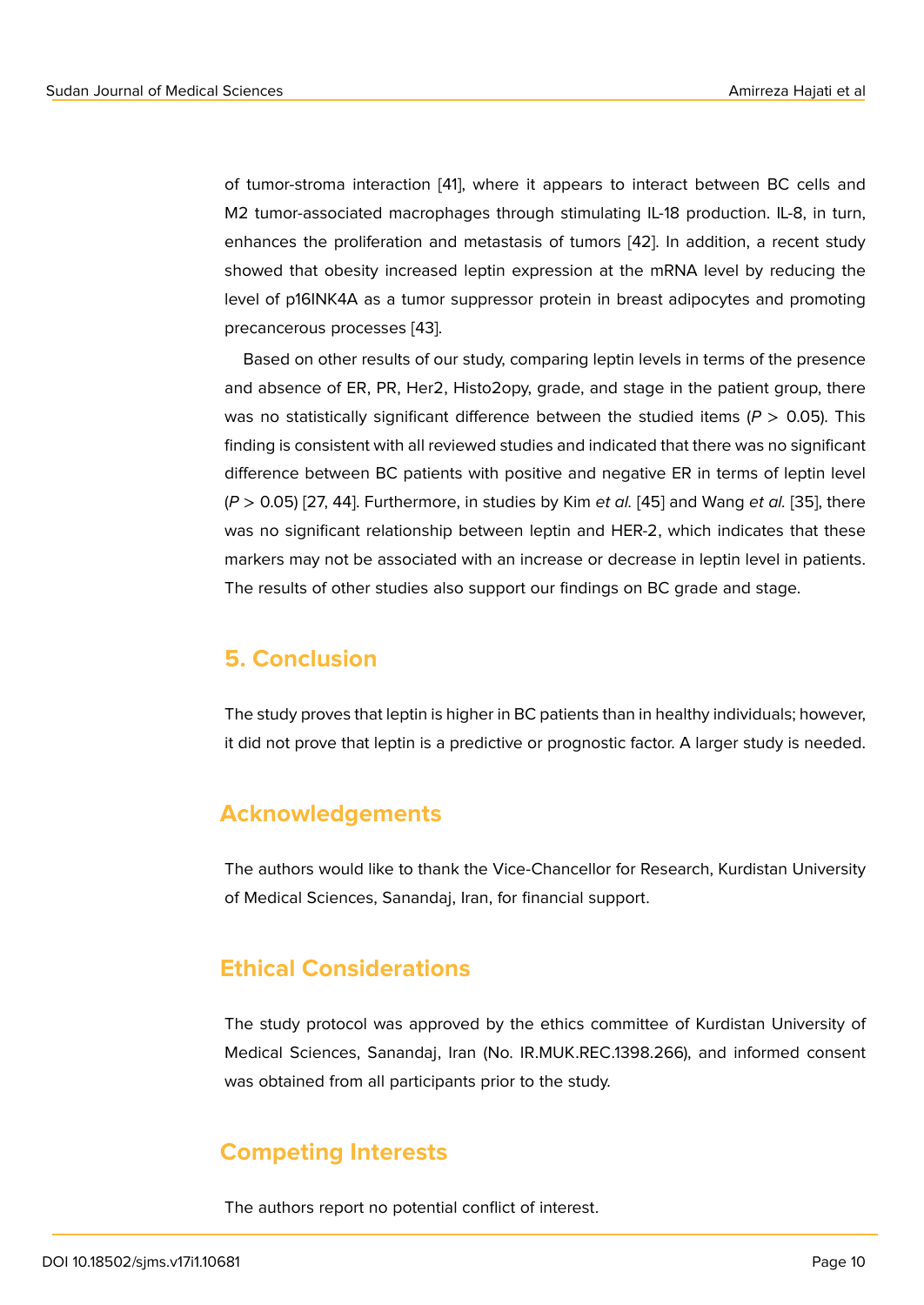# **Availability of Data and Material**

All relevant data and methodological details pertaining to this study are available to any interested researchers upon reasonable request to corresponding author.

# **Funding**

None.

### **References**

- <span id="page-7-0"></span>[1] Badrian, M., Ahmadi, P., Amani, M., et al. (2014). Prevalence of risk factors for breast cancer in 20 to 69 years old women. *Iranian Quarterly Journal of Breast Disease*, vol. 7, no. 2, pp. 67–75.
- [2] Nikmanesh, Z. (2013). Prediction of posttraumatic growth base on of spirituality and social support in patients with breast cancer. *Iranian Quarterly Journal of Breast Disease*, vol. 6, no. 2, pp. 35–42.
- [3] Ghanbari, S. (2013). Survey of the effect of Occupational Therapy program pamphlet on Quality of Life in women with Breast Cancer. *Iranian Quarterly Journal of Breast Disease*, vol. 6, no. 2, pp. 43–49.
- <span id="page-7-1"></span>[4] Lamont, E. B., Herndon, J. E., Weeks, J. C., et al. (2006). Measuring disease-free survival and cancer relapse using Medicare claims from CALGB breast cancer trial participants (companion to 9344). *Journal of the National Cancer Institute*, vol. 98, no. 18, pp. 1335–1338.
- <span id="page-7-2"></span>[5] Li, C. (2010). Breast cancer epidemiology: Springer.
- <span id="page-7-3"></span>[6] Sánchez-Jiménez, F., Pérez-Pérez, A., de la Cruz-Merino, L., et al. (2019). Obesity and breast cancer: role of leptin. *Frontiers in Oncology*, vol. 9, p. 596.
- <span id="page-7-4"></span>[7] Ray, A. (2018). Cancer and comorbidity: the role of Leptin in breast cancer and associated pathologies. *World Journal of Clinical Cases*, vol. 6, no. 12, p. 483.
- <span id="page-7-5"></span>[8] Monteleone, P. and Maj, M. (2013). Dysfunctions of Leptin, ghrelin, BDNF and endocannabinoids in eating disorders: beyond the homeostatic control of food intake. *Psychoneuroendocrinology*, vol. 38, no. 3, pp. 312–330.
- <span id="page-7-6"></span>[9] Fan, S.-H. and Say, Y.-H. (2014). Leptin and leptin receptor gene polymorphisms and their association with plasma leptin levels and obesity in a multi-ethnic Malaysian suburban population. *Journal of Physiological Anthropology*, vol. 33, no. 1, pp. 1–10.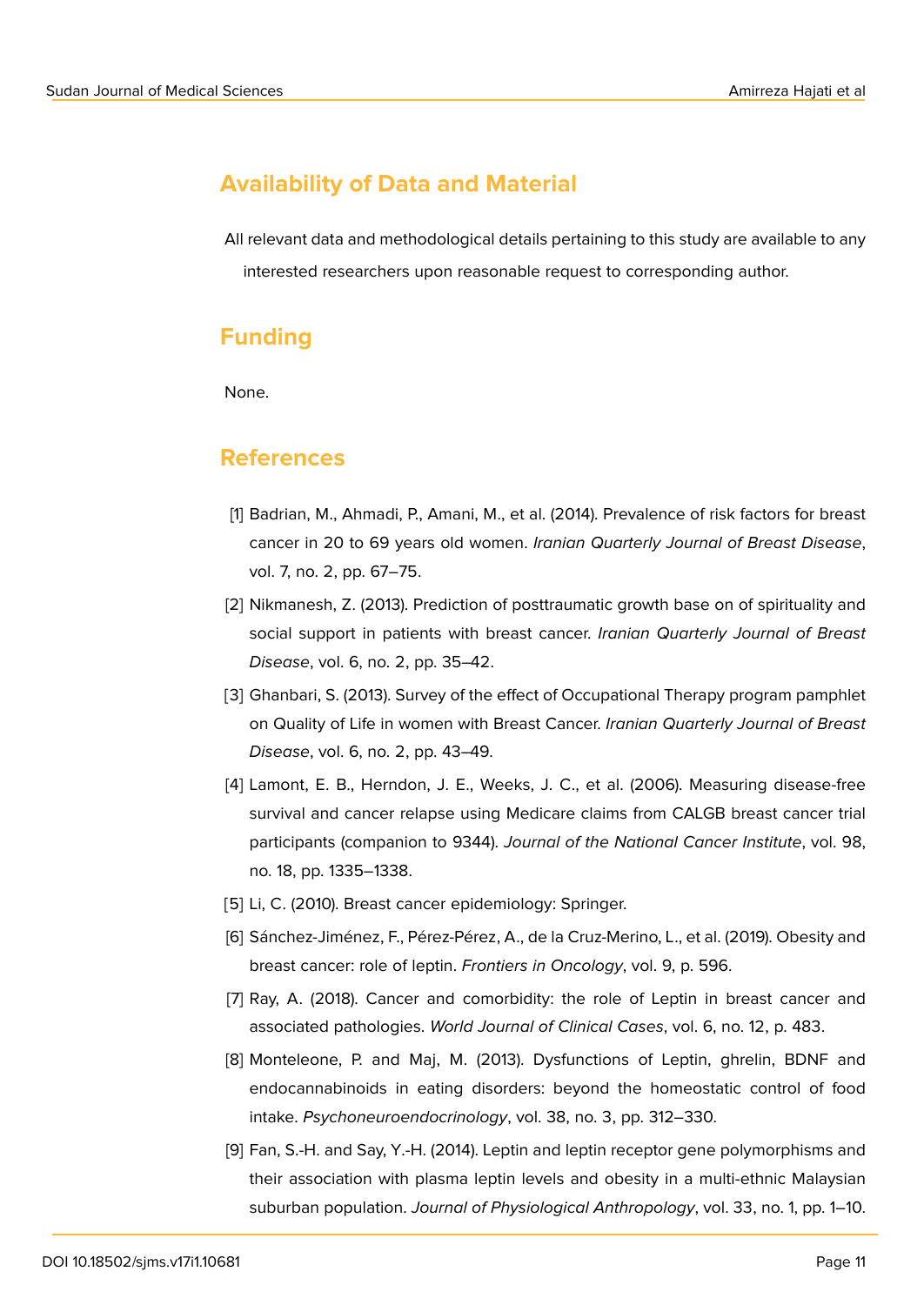- [10] Zavalza-Gómez, A. B., Anaya-Prado, R., Rincón-Sánchez, A. R., et al. (2008). Adipokines and insulin resistance during pregnancy. *Diabetes Research and Clinical Practice*, vol. 80, no. 1, pp. 8–15.
- [11] Schanton, M., Maymó, J. L., Pérez-Pérez, A., et al. (2018). Involvement of leptin in the molecular physiology of the placenta. *Reproduction*, vol. 155, no. 1, pp. R1–R12.
- [12] Dalamaga, M. (2013). Obesity, insulin resistance, adipocytokines and breast cancer: new biomarkers and attractive therapeutic targets. *World Journal of Experimental Medicine*, vol. 3, no. 3, p. 34.
- <span id="page-8-0"></span>[13] Coskun, U., Günel, N., Toruner, F., et al. (2003). Serum leptin, prolactin and vascular endothelial growth factor (VEGF) levels in patients with breast cancer. *Neoplasma*, vol. 50, no. 1, pp. 41–46.
- <span id="page-8-1"></span>[14] Harris, H. R., Tworoger, S. S., Hankinson, S. E., et al. (2011). Plasma leptin levels and risk of breast cancer in premenopausal women. *Cancer Prevention Research*, vol. 4, no. 9, pp. 1449–1456.
- <span id="page-8-2"></span>[15] da Silva, M., Weiderpass, E., Licaj, I., et al. (2018). Excess body weight, weight gain and obesity-related cancer risk in women in Norway: the Norwegian Women and Cancer study. *British Journal of Cancer*, vol. 119, no. 5, pp. 646–656.
- <span id="page-8-3"></span>[16] Dobbins, M., Decorby, K., and Choi, B. (2013). The association between obesity and cancer risk: a meta-analysis of observational studies from 1985 to 2011. *International Scholarly Research Notices*, vol. 2013, article 680536.
- <span id="page-8-4"></span>[17] Garofalo, C. and Surmacz, E. (2006). Leptin and cancer. *Journal of Cellular Physiology*, vol. 207, no. 1, pp. 12–22.
- <span id="page-8-5"></span>[18] Porter, G. A., Inglis, K. M., Wood, L. A., et al. (2006). Effect of obesity on presentation of breast cancer. *Annals of Surgical Oncology*, vol. 13, no. 3, pp. 327–332.
- <span id="page-8-6"></span>[19] Crean-Tate, K. K. and Reizes, O. (2018). Leptin regulation of cancer stem cells in breast and gynecologic cancer. *Endocrinology*, vol. 159, no. 8, pp. 3069–3080.
- <span id="page-8-7"></span>[20] Jenks, M. Z., Fairfield, H. E., Johnson, E. C., et al. (2017). Sex steroid hormones regulate leptin transcript accumulation and protein secretion in 3T3-L1 cells. *Scientific Reports*, vol. 7, no. 1, p. 8232.
- [21] Wang, T., Zhang, Z., Wang, K., et al. (2017). Inhibitory effects of BMP9 on breast cancer cells by regulating their interaction with pre-adipocytes/adipocytes. *Oncotarget*, vol. 8, no. 22, p. 35890.
- [22] Rodrigo, C., Tennekoon, K. H., Karunanayake, E. H., et al. (2017). Circulating leptin, soluble leptin receptor, free leptin index, visfatin and selected leptin and leptin receptor gene polymorphisms in sporadic breast cancer. *Endocrine Journal*, vol. 64, no. 4, pp. 393–401.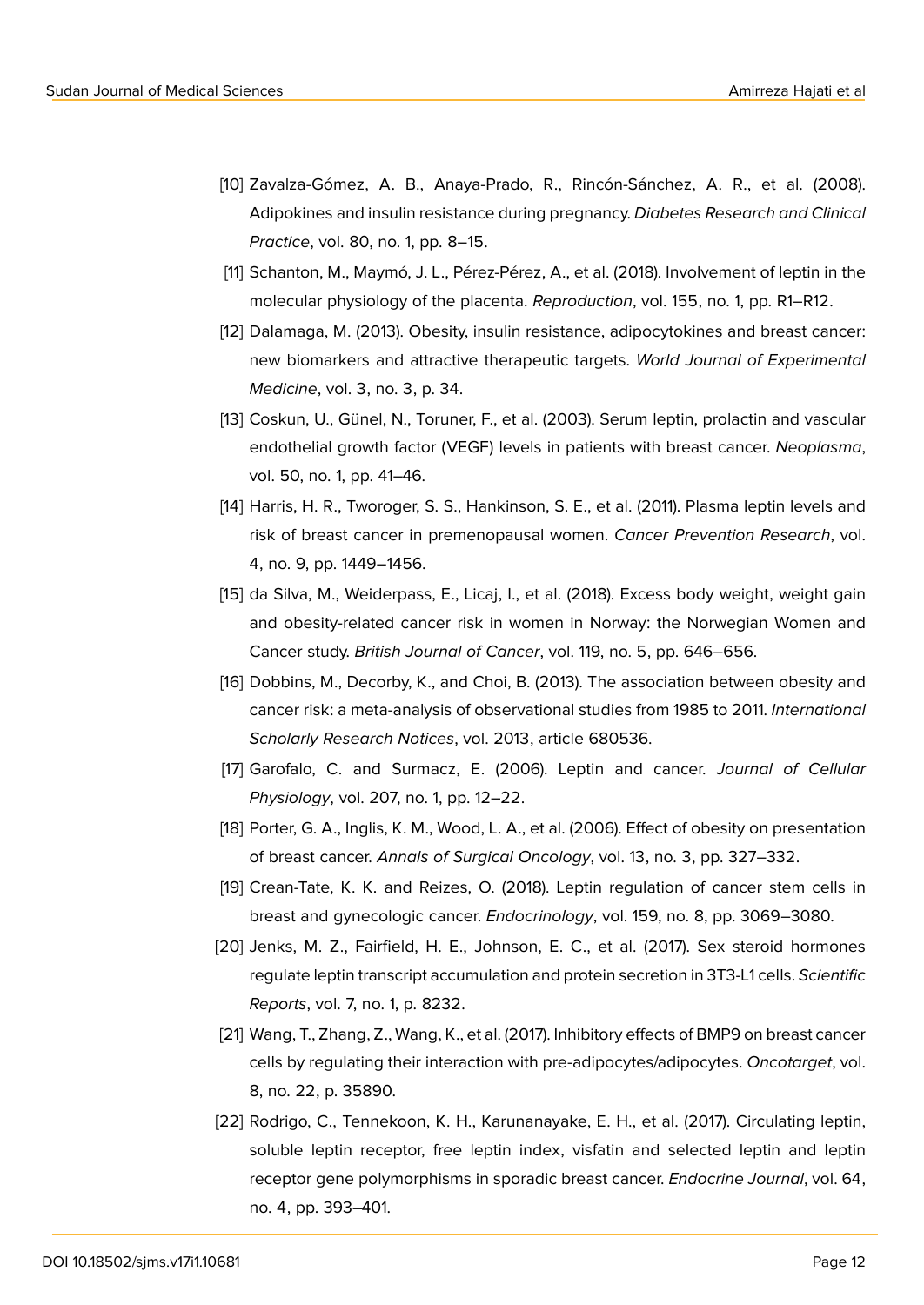- [23] El-Hussiny, M. A.-B., Atwa, M. A., Rashad, W. E., et al. (2017). Leptin receptor Q223R polymorphism in Egyptian female patients with breast cancer. *Contemporary Oncology*, vol. 21, no. 1, p. 42.
- [24] Mohammadzadeh, G., Ghaffari, M.-A., Bafandeh, A., et al. (2015). The relationship between-2548 G/A leptin gene polymorphism and risk of breast cancer and serum leptin levels in Ahvazian women. *Iranian Journal of Cancer Prevention*, vol. 8, no. 2, p. 100.
- [25] Geisler, J., Haynes, B., Ekse, D., et al. (2007). Total body aromatization in postmenopausal breast cancer patients is strongly correlated to plasma leptin levels. *The Journal of Steroid Biochemistry and Molecular Biology*, vol. 104, no. 1–2, pp. 27–34.
- [26] Ollberding, N. J., Kim, Y., Shvetsov, Y. B., et al. (2013). Prediagnostic Leptin, adiponectin, C-reactive protein, and the risk of postmenopausal breast cancer. Cancer Pr*evention Research*, vol. 6, no. 3, pp. 188–195.
- [27] Assiri, A. M. and Kamel, H. F. (2016). Evaluation of diagnostic and predictive value of serum adipokines: Leptin, resistin and visfatin in postmenopausal breast cancer. *Obesity Research & Clinical Practice*, vol. 10, no. 4, pp. 442–453.
- <span id="page-9-0"></span>[28] Chen, D.-C., Chung, Y.-F., Yeh, Y.-T., et al. (2006). Serum adiponectin and leptin levels in Taiwanese breast cancer patients. *Cancer Letters*, vol. 237, no. 1, pp. 109–114.
- <span id="page-9-1"></span>[29] Wang, Y., Yao, W., Wang, B., et al. (2015). The expression of Leptin and soluble leptin receptor in breast cancer patients′ serum and the clinical significance. *International Journal of Laboratory Medicine*, vol. 10, pp. 1341–1343.
- <span id="page-9-2"></span>[30] Gu, L., Wang, C.-D., Cao, C., et al. (2019). Association of serum leptin with breast cancer: a meta-analysis. *Medicine*, vol. 98, no. 5, p. e14094.
- <span id="page-9-3"></span>[31] Grossmann, M. E. and Cleary, M. P. (2012). The balance between Leptin and adiponectin in the control of carcinogenesis–focus on mammary tumorigenesis. *Biochimie*, vol. 94, no. 10, pp. 2164–2171.
- <span id="page-9-4"></span>[32] Niu, J., Jiang, L., Guo, W., et al. (2013). The association between leptin level and breast cancer: a meta-analysis. *PloS One*, vol. 8, no. 6, p. e67349.
- <span id="page-9-5"></span>[33] Pan, H., Deng, L.-L., Cui, J.-Q., et al. (2018). Association between serum leptin levels and breast cancer risk: an updated systematic review and meta-analysis. *Medicine*, vol. 97, no. 27, p. e11345.
- [34] Hao, J.-Q., Zhang, Q.-K., Zhou, Y.-X., et al. (2019). Association between circulating leptin concentration and G-2548A gene polymorphism in patients with breast cancer: a meta-analysis. *Archives of Medical Science*, vol. 15, no. 2, pp. 275–283.